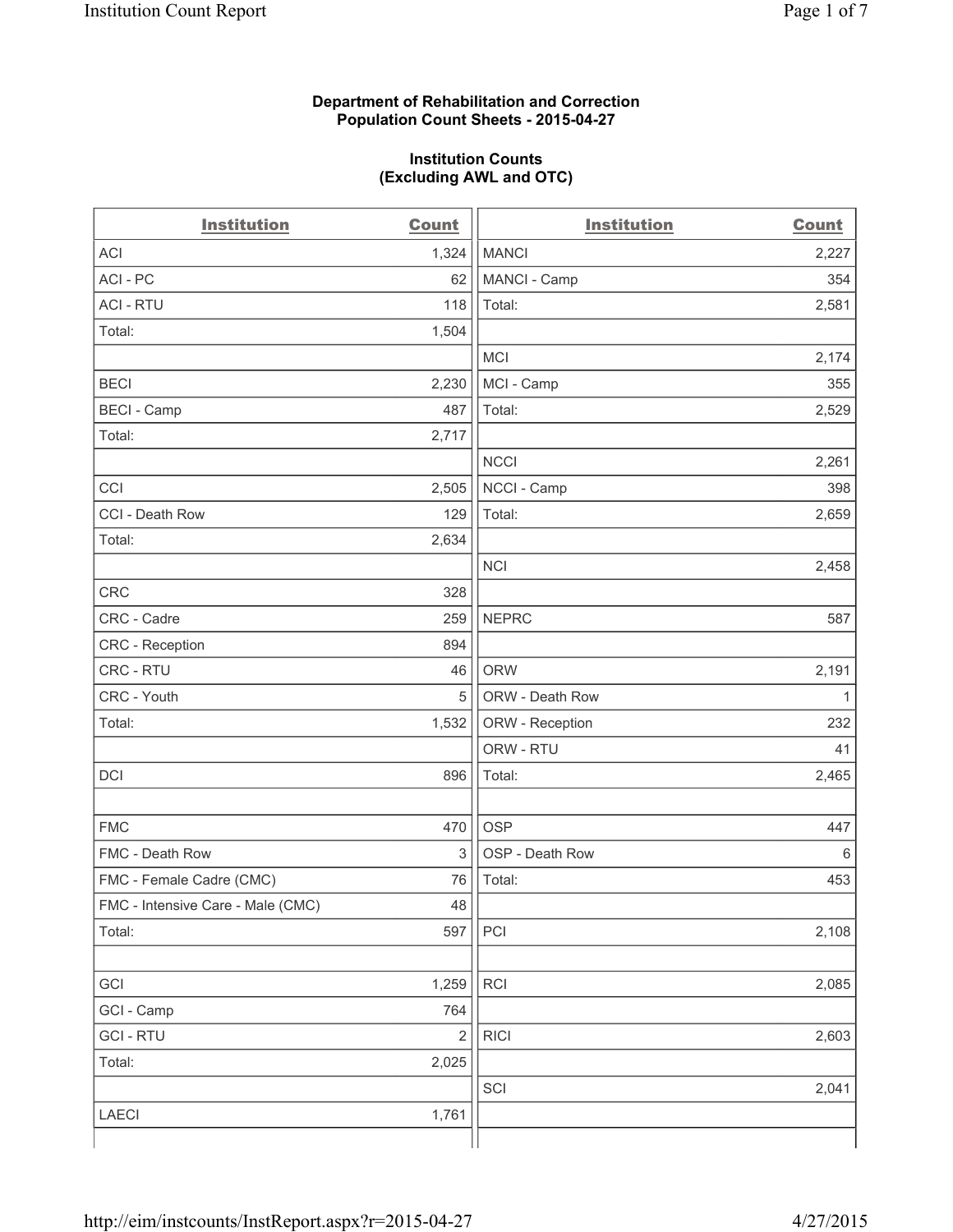|                          |       | <b>SOCF</b> | 1,185                              |
|--------------------------|-------|-------------|------------------------------------|
| LECI                     | 2,223 | SOCF - RTU  | 56                                 |
| LECI - Camp              | 181   | Total:      | 1,241                              |
| Total:                   | 2,404 |             |                                    |
|                          |       | <b>TCI</b>  | 1,072                              |
| LOCI                     | 2,305 | TCI - Camp  | 404                                |
|                          |       | Total:      | 1,476                              |
| <b>LORCI</b>             | 204   |             |                                    |
| LORCI - Cadre            | 180   | <b>TOCI</b> | 1,003                              |
| <b>LORCI - Reception</b> | 1,140 | TOCI - PC   | 112                                |
| Total:                   | 1,524 | Total:      | 1,115                              |
|                          |       |             |                                    |
| <b>MACI</b>              | 1,113 | <b>WCI</b>  | 1,278                              |
| MACI - Minimum           | 1,466 | WCI - RTU   | 91                                 |
| Total:                   | 2,579 | Total:      | 1,369                              |
|                          |       |             |                                    |
|                          |       |             | <b>EN 249</b><br>Total Dopulation: |

**Total Population: 50,248**

\* The Total Population includes 33 Offenders with Reason Codes 30 & 31. \*\* The Total Population includes 33 Offenders with Reason Code 0A.

# **Male Population by Security Level (Include AWL and Exclude OTC)**

| <b>Security Level</b>  |                   | <b>Body</b> | <b>AWL</b> | $(-OTC)$ | <b>Total</b> |
|------------------------|-------------------|-------------|------------|----------|--------------|
| Total Level 5          |                   | 134         | 0          | 0        | 134          |
| Total Level 4          |                   | 1,786       | 22         | 22       | 1,786        |
| Total Level 3          |                   | 11,847      | 136        | 104      | 11,879       |
| Total Level 2          |                   | 16,980      | 250        | 173      | 17,057       |
| Total Level 1          |                   | 15,245      | 183        | 87       | 15,341       |
| <b>Total Death Row</b> |                   | 139         |            |          | 139          |
|                        | <b>Total Male</b> | 46,131      | 592        | 387      | 46,336       |

### **Female Population by Institution (Include AWL and Exclude OTC)**

| <b>Institution</b>       | <b>Body</b> | <b>AWL</b> | $(-OTC)$ | <b>Total</b> |
|--------------------------|-------------|------------|----------|--------------|
| <b>DCI</b>               | 896         | 8          | 2        | 902          |
| <b>FMC</b>               | 21          |            | 0        | 22           |
| FMC - Female Cadre (CMC) | 76          |            | 0        | 77           |
| <b>NEPRC</b>             | 587         | 17         | 5        | 599          |
| <b>ORW</b>               | 2,191       | 64         | 23       | 2,232        |
| <b>ORW - Death Row</b>   |             |            | $\Omega$ |              |
| ORW - Reception          | 232         |            | 0        | 232          |
|                          |             |            |          |              |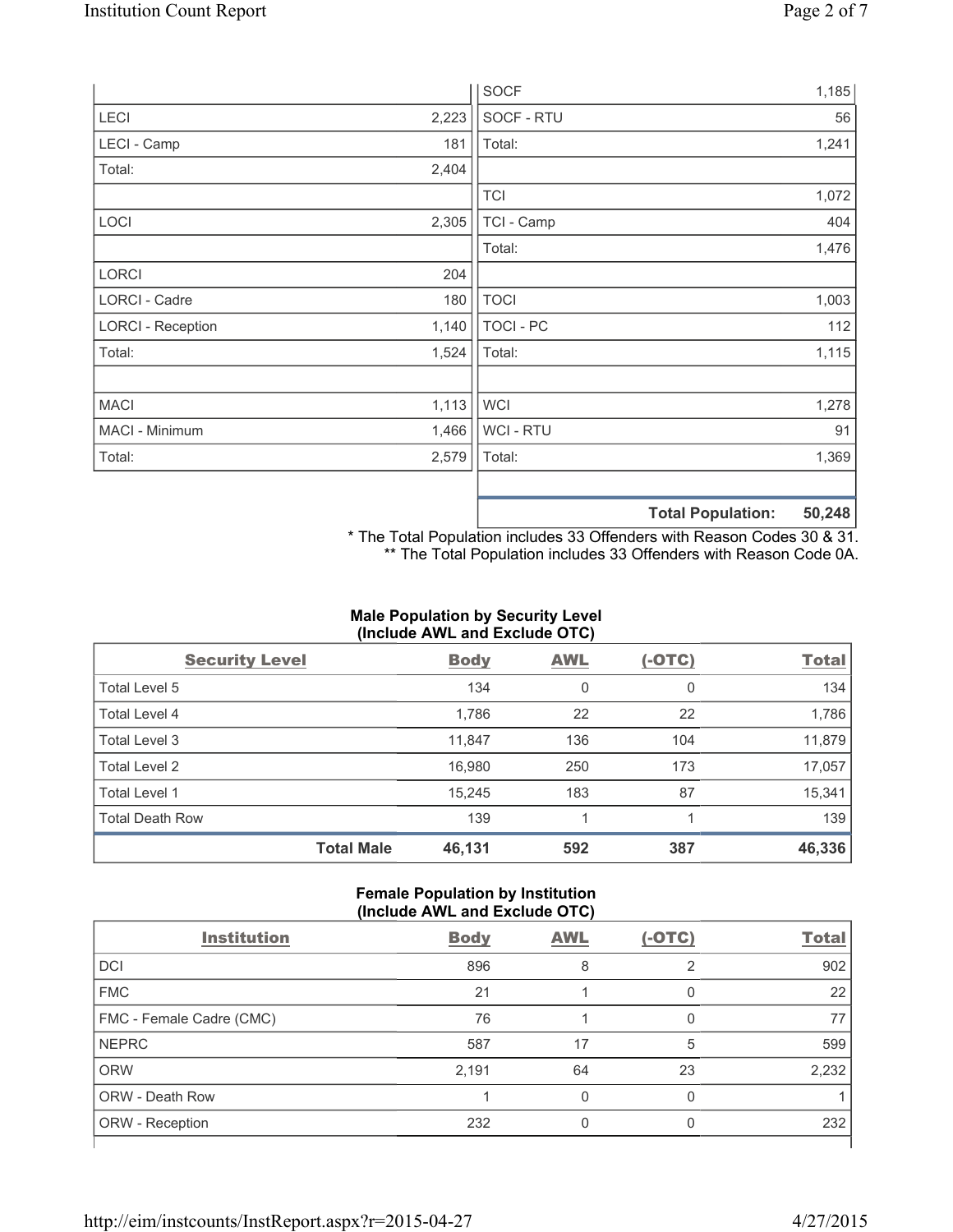| <b>ORW - RTU</b> |                          | 41     |     |     |        |
|------------------|--------------------------|--------|-----|-----|--------|
|                  | <b>Total Female</b>      | 4.045  |     | 30  | 4,106  |
|                  |                          |        |     |     |        |
|                  | <b>Total Population:</b> | 50,176 | 683 | 417 | 50,442 |

# **Male Population by Institution: Security Level 5 (Include AWL and Exclude OTC)**

|             | <b>Institution</b>   | <b>Body</b> | <b>AWL</b> | $(-OTC)$ | <b>Total</b>     |
|-------------|----------------------|-------------|------------|----------|------------------|
| <b>OSP</b>  |                      | 133         |            |          | 133 <sub>1</sub> |
| <b>RICI</b> |                      |             |            |          |                  |
|             | <b>Total Level 5</b> | 134         |            |          | 134              |

# **Male Population by Institution: Security Level 4 (Include AWL and Exclude OTC)**

| <b>Institution</b>       |                      | <b>Body</b>      | <b>AWL</b>          | $(-OTC)$            | <b>Total</b>     |
|--------------------------|----------------------|------------------|---------------------|---------------------|------------------|
| CRC                      |                      | $\boldsymbol{9}$ | $\mathsf{O}\xspace$ | $\mathsf{O}\xspace$ | $\boldsymbol{9}$ |
| CRC - Cadre              |                      | 1                | $\mathbf 0$         | 0                   | 1                |
| CRC - Reception          |                      | 1                | $\mathbf 0$         | $\mathsf{O}\xspace$ | 1                |
| LECI                     |                      | $\overline{4}$   | $\mathsf{O}\xspace$ | $\mathsf 0$         | 4                |
| LOCI                     |                      | $\overline{2}$   | $\mathsf{O}\xspace$ | $\mathsf 0$         | $\overline{2}$   |
| LORCI                    |                      | 8                | $\mathbf{1}$        | 1                   | 8                |
| <b>LORCI - Cadre</b>     |                      | 1                | $\mathbf 0$         | $\mathsf 0$         | $\mathbf{1}$     |
| <b>LORCI - Reception</b> |                      | $\sqrt{5}$       | $\mathsf{O}\xspace$ | $\mathsf 0$         | $\sqrt{5}$       |
| <b>MANCI</b>             |                      | $\boldsymbol{9}$ | $\mathbf 0$         | $\mathsf{O}\xspace$ | $\boldsymbol{9}$ |
| <b>NCI</b>               |                      | $\overline{4}$   | $\mathbf 0$         | 0                   | $\overline{4}$   |
| <b>OSP</b>               |                      | 306              | $\overline{2}$      | $\overline{2}$      | 306              |
| <b>RCI</b>               |                      | $6\phantom{1}6$  | $\mathbf 0$         | 0                   | 6                |
| SOCF                     |                      | 1,098            | $17\,$              | 17                  | 1,098            |
| SOCF - RTU               |                      | 56               | $\mathsf{O}\xspace$ | $\mathbf 0$         | 56               |
| <b>TCI</b>               |                      | 22               | $\mathbf{1}$        | 1                   | 22               |
| <b>TOCI</b>              |                      | 188              | $\mathsf{O}\xspace$ | $\mathsf 0$         | 188              |
| <b>TOCI - PC</b>         |                      | 48               | $\mathsf{O}\xspace$ | $\mathsf{O}\xspace$ | 48               |
| <b>WCI</b>               |                      | 17               | $\mathbf{1}$        | 1                   | 17               |
| WCI - RTU                |                      | 1                | $\mathbf 0$         | $\mathbf{0}$        | 1                |
|                          | <b>Total Level 4</b> | 1,786            | 22                  | 22                  | 1,786            |

#### **Male Population by Institution: Security Level 3 (Include AWL and Exclude OTC)**

| <b>Institution</b> | WL |  |
|--------------------|----|--|
|                    |    |  |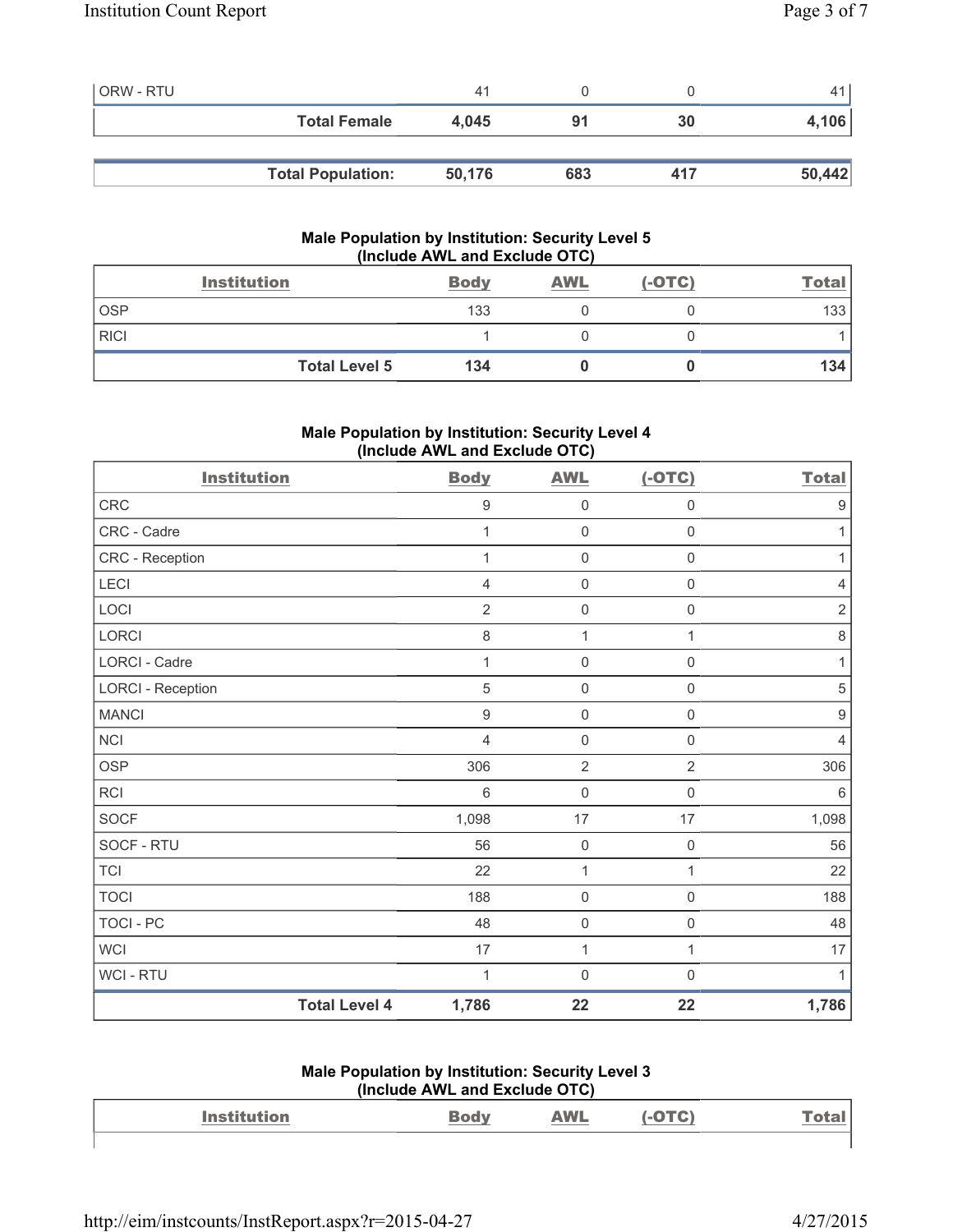| ACI                               | 15                        | $\mathbf{1}$        | $\mathsf 0$               | $16\,$                    |
|-----------------------------------|---------------------------|---------------------|---------------------------|---------------------------|
| <b>BECI</b>                       | $\overline{4}$            | 0                   | $\mathsf{O}\xspace$       | $\overline{4}$            |
| CCI                               | $\overline{4}$            | 0                   | $\mathsf 0$               | $\overline{4}$            |
| CRC                               | 137                       | 5                   | $\ensuremath{\mathsf{3}}$ | 139                       |
| CRC - Cadre                       | 188                       | $\mathsf{O}\xspace$ | $\mathsf 0$               | 188                       |
| CRC - Reception                   | 633                       | 17                  | 12                        | 638                       |
| CRC - RTU                         | 26                        | $\mathsf 0$         | $\mathsf 0$               | 26                        |
| CRC - Youth                       | $\ensuremath{\mathsf{3}}$ | 0                   | $\mathsf 0$               | $\ensuremath{\mathsf{3}}$ |
| <b>FMC</b>                        | $\overline{4}$            | $\mathsf 0$         | $\mathsf{O}\xspace$       | 4                         |
| FMC - Intensive Care - Male (CMC) | $\boldsymbol{7}$          | $\mathsf 0$         | $\mathsf 0$               | $\overline{7}$            |
| LAECI                             | $\mathbf{1}$              | $\mathsf{O}\xspace$ | $\mathsf 0$               | 1                         |
| <b>LECI</b>                       | 2,186                     | 16                  | 15                        | 2,187                     |
| LOCI                              | $\mathbf{1}$              | 1                   | $\mathbf{1}$              | 1                         |
| LORCI                             | 92                        | $30\,$              | 26                        | 96                        |
| <b>LORCI - Cadre</b>              | 166                       | $\mathsf{O}\xspace$ | $\mathsf 0$               | 166                       |
| <b>LORCI - Reception</b>          | 848                       | $\mathsf{O}\xspace$ | $\mathsf 0$               | 848                       |
| <b>MACI</b>                       | $\overline{2}$            | $\mathsf{O}\xspace$ | $\mathsf 0$               | $\overline{2}$            |
| <b>MANCI</b>                      | 2,201                     | 17                  | 15                        | 2,203                     |
| MCI                               | 8                         | $\mathsf{O}\xspace$ | $\mathsf 0$               | 8                         |
| <b>NCCI</b>                       | 19                        | $\mathsf 0$         | $\mathsf 0$               | 19                        |
| <b>NCI</b>                        | $\ensuremath{\mathsf{3}}$ | 0                   | $\mathsf 0$               | $\ensuremath{\mathsf{3}}$ |
| PCI                               | 40                        | 4                   | $\mathsf 0$               | 44                        |
| <b>RCI</b>                        | 1,953                     | 26                  | 17                        | 1,962                     |
| <b>RICI</b>                       | 17                        | $\mathsf{O}\xspace$ | $\mathsf 0$               | 17                        |
| SCI                               | 19                        | $\mathsf{O}\xspace$ | $\mathsf 0$               | 19                        |
| <b>SOCF</b>                       | 69                        | $\mathbf 1$         | 1                         | 69                        |
| <b>TCI</b>                        | 1,007                     | $\mathbf 5$         | $\overline{4}$            | 1,008                     |
| TCI - Camp                        | $\mathbf{1}$              | $\mathsf{O}\xspace$ | $\mathsf{O}\xspace$       | $\mathbf{1}$              |
| <b>TOCI</b>                       | 804                       | $\mathbf 2$         | $\overline{2}$            | 804                       |
| <b>TOCI - PC</b>                  | 62                        | $\mathsf{O}\xspace$ | $\mathsf{O}\xspace$       | 62                        |
| WCI                               | 1,241                     | 11                  | $\,8\,$                   | 1,244                     |
| WCI - RTU                         | 86                        | $\mathsf 0$         | $\mathsf{O}\xspace$       | 86                        |
| <b>Total Level 3</b>              | 11,847                    | 136                 | 104                       | 11,879                    |

# **Male Population by Institution: Security Level 2 (Include AWL and Exclude OTC)**

| <b>Institution</b> | <b>Body</b> | <b>AWL</b> | $(-OTC)$ | <b>Total</b> |
|--------------------|-------------|------------|----------|--------------|
| <b>ACI</b>         | 599         | 10         |          | 601          |
| ACI - PC           | 62          |            |          | 62           |
| <b>ACI - RTU</b>   | 73          |            |          | 70<br>ూ      |
|                    |             |            |          |              |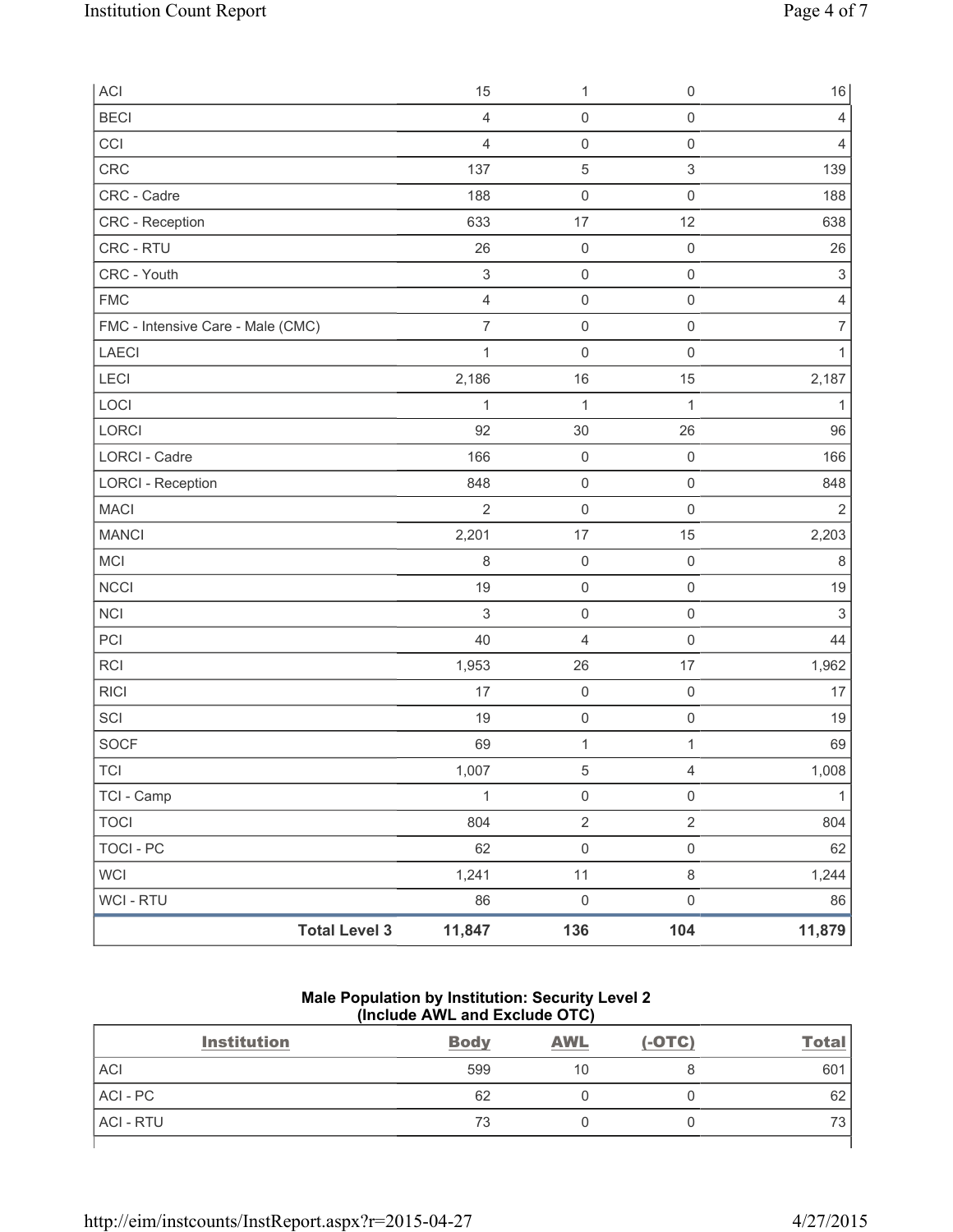| <b>Total Level 2</b>              | 16,980         | 250                       | 173                 | 17,057                    |
|-----------------------------------|----------------|---------------------------|---------------------|---------------------------|
| <b>WCI - RTU</b>                  | $\mathfrak{S}$ | $\mathsf{O}\xspace$       | $\mathsf{O}\xspace$ | $\sqrt{3}$                |
| <b>WCI</b>                        | 20             | $\mathsf{O}\xspace$       | $\mathsf{O}\xspace$ | 20                        |
| <b>TOCI - PC</b>                  | $\overline{2}$ | $\mathsf 0$               | $\mathsf{O}\xspace$ | $\sqrt{2}$                |
| <b>TOCI</b>                       | 11             | $\mathsf{O}\xspace$       | $\mathsf{O}\xspace$ | 11                        |
| <b>TCI</b>                        | $\mathfrak{S}$ | $\mathsf{O}\xspace$       | $\mathsf{O}\xspace$ | $\ensuremath{\mathsf{3}}$ |
| SCI                               | 956            | $\,8\,$                   | $\,6\,$             | 958                       |
| <b>RICI</b>                       | 1,381          | 35                        | 19                  | 1,397                     |
| RCI                               | 126            | $\mathbf{1}$              | $\mathsf 0$         | 127                       |
| PCI                               | 786            | 17                        | $\,8\,$             | 795                       |
| <b>NCI</b>                        | 1,659          | 35                        | 28                  | 1,666                     |
| NCCI - Camp                       | $\overline{2}$ | 0                         | $\mathsf{O}\xspace$ | $\overline{2}$            |
| <b>NCCI</b>                       | 1,671          | 17                        | 14                  | 1,674                     |
| MCI - Camp                        | 1              | $\mathsf{O}\xspace$       | $\mathbf 0$         | 1                         |
| <b>MCI</b>                        | 1,666          | 24                        | 14                  | 1,676                     |
| <b>MANCI</b>                      | 11             | 0                         | $\mathsf 0$         | 11                        |
| <b>MACI</b>                       | 1,111          | $\sqrt{5}$                | $\sqrt{2}$          | 1,114                     |
| <b>LORCI - Reception</b>          | 174            | $\mathbf{1}$              | $\mathbf{1}$        | 174                       |
| LORCI - Cadre                     | 11             | $\mathsf 0$               | $\mathsf 0$         | 11                        |
| <b>LORCI</b>                      | 61             | 23                        | 21                  | 63                        |
| LOCI                              | 1,153          | 10                        | $\,6\,$             | 1,157                     |
| LECI                              | 20             | $\mathsf{O}\xspace$       | $\mathsf{O}\xspace$ | 20                        |
| LAECI                             | 1,087          | 18                        | 16                  | 1,089                     |
| GCI                               | 836            | $\ensuremath{\mathsf{3}}$ | $\sqrt{2}$          | 837                       |
| FMC - Intensive Care - Male (CMC) | 18             | $\mathsf{O}\xspace$       | $\mathsf 0$         | 18                        |
| <b>FMC</b>                        | $\sqrt{5}$     | 0                         | $\mathsf 0$         | $\sqrt{5}$                |
| CRC - Youth                       | $\overline{2}$ | $\mathbf{1}$              | $\mathbf{1}$        | $\overline{2}$            |
| CRC - RTU                         | 18             | $\mathsf 0$               | $\mathsf 0$         | 18                        |
| <b>CRC</b> - Reception            | 130            | 4                         | $\overline{4}$      | 130                       |
| CRC - Cadre                       | 66             | $\mathsf 0$               | $\mathsf 0$         | 66                        |
| CRC                               | 79             | $\overline{7}$            | 5                   | 81                        |
| CCI                               | 1,652          | 12                        | $\,6\,$             | 1,658                     |
| <b>BECI</b> - Camp                | $\mathsf 3$    | $\mathsf 0$               | $\mathsf 0$         | $\,$ 3 $\,$               |
| <b>BECI</b>                       | 1,522          | 19                        | 12                  | 1,529                     |

### **Male Population by Institution: Security Level 1 (Include AWL and Exclude OTC)**

| <b>Institution</b> | <b>Body</b> | <b>AWL</b> | $(-OTC)$ | <u>Total</u> |
|--------------------|-------------|------------|----------|--------------|
| <b>ACI</b>         | 710         |            |          | 712<br>∼     |
| <b>ACI - RTU</b>   | 45          |            |          | 45           |
|                    |             |            |          |              |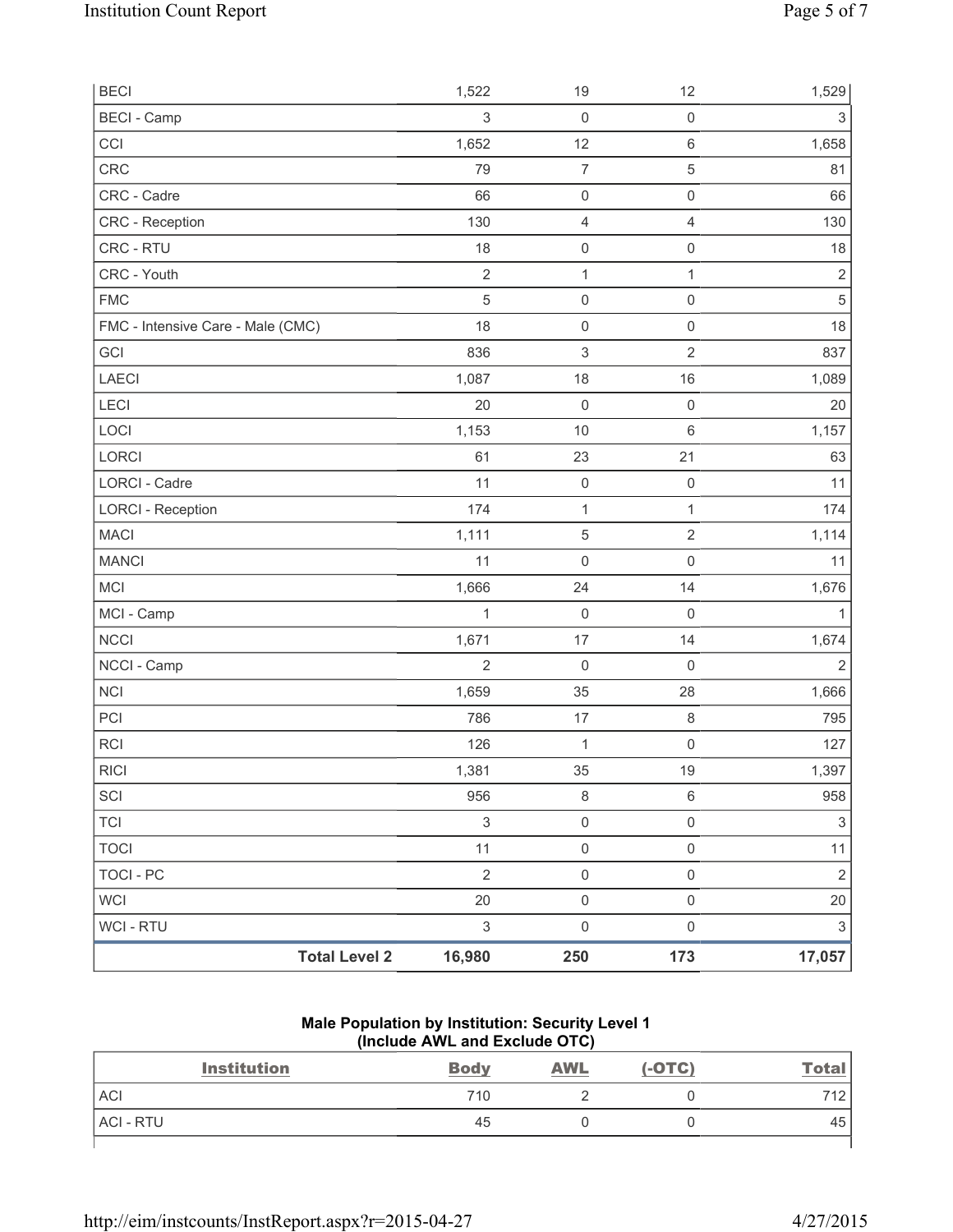| <b>BECI</b>                       |                      | 703            | 11                  | $\overline{7}$            | 707            |
|-----------------------------------|----------------------|----------------|---------------------|---------------------------|----------------|
| <b>BECI - Camp</b>                |                      | 484            | 0                   | $\mathsf 0$               | 484            |
| CCI                               |                      | 849            | 11                  | $\mathbf{1}$              | 859            |
| <b>CRC</b>                        |                      | 41             | $\sqrt{2}$          | $\sqrt{2}$                | 41             |
| CRC - Cadre                       |                      | $\overline{4}$ | $\mathsf 0$         | $\mathsf 0$               | 4              |
| CRC - Reception                   |                      | 127            | $\mathbf 5$         | $\ensuremath{\mathsf{3}}$ | 129            |
| CRC - RTU                         |                      | $\overline{2}$ | $\mathsf 0$         | $\mathsf 0$               | $\overline{2}$ |
| <b>FMC</b>                        |                      | 439            | 6                   | $\mathbf{1}$              | 444            |
| FMC - Intensive Care - Male (CMC) |                      | 23             | $\mathsf{O}\xspace$ | $\mathsf 0$               | 23             |
| GCI                               |                      | 423            | 14                  | $\,8\,$                   | 429            |
| GCI - Camp                        |                      | 764            | $\mathsf 0$         | $\mathsf{O}\xspace$       | 764            |
| <b>GCI-RTU</b>                    |                      | $\overline{2}$ | $\mathsf{O}\xspace$ | $\mathsf 0$               | $\overline{2}$ |
| <b>LAECI</b>                      |                      | 673            | 6                   | $\overline{4}$            | 675            |
| LECI                              |                      | 13             | 3                   | $\overline{2}$            | 14             |
| LECI - Camp                       |                      | 181            | $\mathsf{O}\xspace$ | $\mathbf 0$               | 181            |
| LOCI                              |                      | 1,149          | 5                   | $\overline{2}$            | 1,152          |
| LORCI                             |                      | 43             | 12                  | $10$                      | 45             |
| <b>LORCI - Cadre</b>              |                      | $\overline{2}$ | $\mathsf 0$         | $\mathsf 0$               | $\overline{2}$ |
| <b>LORCI - Reception</b>          |                      | 111            | $\mathsf{O}\xspace$ | $\mathsf 0$               | 111            |
| MACI - Minimum                    |                      | 1,466          | 18                  | $\boldsymbol{9}$          | 1,475          |
| <b>MANCI</b>                      |                      | $6\,$          | $\boldsymbol{9}$    | 5                         | 10             |
| MANCI - Camp                      |                      | 354            | $\mathbf{1}$        | $\mathbf{1}$              | 354            |
| <b>MCI</b>                        |                      | 500            | 6                   | $\overline{2}$            | 504            |
| MCI - Camp                        |                      | 354            | $\mathbf 1$         | $\mathsf{O}\xspace$       | 355            |
| <b>NCCI</b>                       |                      | 571            | 10                  | $\,6\,$                   | 575            |
| NCCI - Camp                       |                      | 396            | 0                   | $\mathsf 0$               | 396            |
| <b>NCI</b>                        |                      | 792            | 11                  | $\,8\,$                   | 795            |
| <b>OSP</b>                        |                      | $\overline{7}$ | $\mathsf 0$         | $\mathsf 0$               | $\overline{7}$ |
| PCI                               |                      | 1,282          | 15                  | $\,$ 3 $\,$               | 1,294          |
| <b>RICI</b>                       |                      | 1,203          | 22                  | $\,6\,$                   | 1,219          |
| SCI                               |                      | 1,066          | 12                  | $\,6\,$                   | 1,072          |
| SOCF                              |                      | 17             | $\mathsf{O}\xspace$ | $\mathsf 0$               | 17             |
| <b>TCI</b>                        |                      | 40             | $\mathsf{O}\xspace$ | $\mathsf{O}\xspace$       | 40             |
| TCI - Camp                        |                      | 403            | $\mathbf 1$         | 1                         | 403            |
|                                   | <b>Total Level 1</b> | 15,245         | 183                 | 87                        | 15,341         |

# **High Offender ID's**

| <b>Correctional Reception Center:</b> | A715003 |
|---------------------------------------|---------|
| Lorain Correctional Institution:      | A709406 |